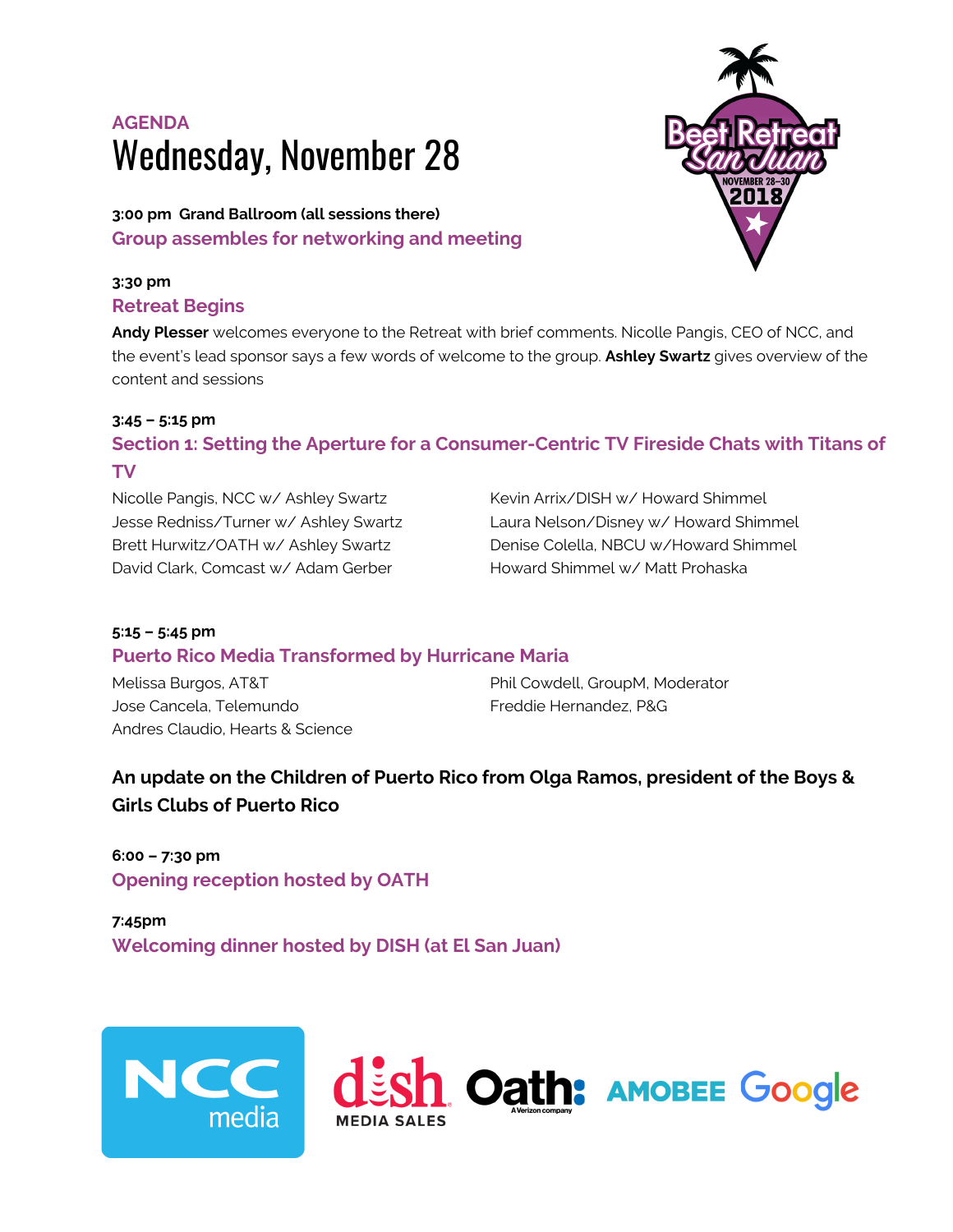# **AGENDA** Thursday, November 29

**7:30 - 8:30 Networking Breakfast**

**8:30 - 8:45 It's Time to Make Omnichannel Buying a Reality** Joanna O'Connell/Forrester w/ Phil Cowdell

#### **8:45 - 9:15**

#### **How is the sausage made? What is required to enable addressable at scale for**

#### **linear TV providers?**

Brad Danaher, Experian Archie Gianunzio, Videa Armine Khan, WideOrbit Jim D'Antoni, DISH Media Peter Dolchin, Google Moderator: Ashley Swartz

#### **9:15 - 9:45**

# **What is TV? What role do OTT platforms play in the linear TV ecosystem? Is the future one audience, one price for video? (and an impression?)**

Neil Smith, Freewheel Julie DeTraglia, Hulu Anupam Gupta, 4C

Carol Hinnant, comScore Mike Baker, dataxu Moderator: Matt Prohaska

#### **9:45 - 10:15**

# **How much friction remains for buyers of addressable? What are we getting right, what remains simply too hard?**

Mike Bologna, Cadent Adam Gerber, Essence Mike Law, Dentsu Aegis Jonathan Steuer, Omnicom Craig Berkley, Liveramp Moderator: Howard Shimmel

**10:15 - 10:30 Break**





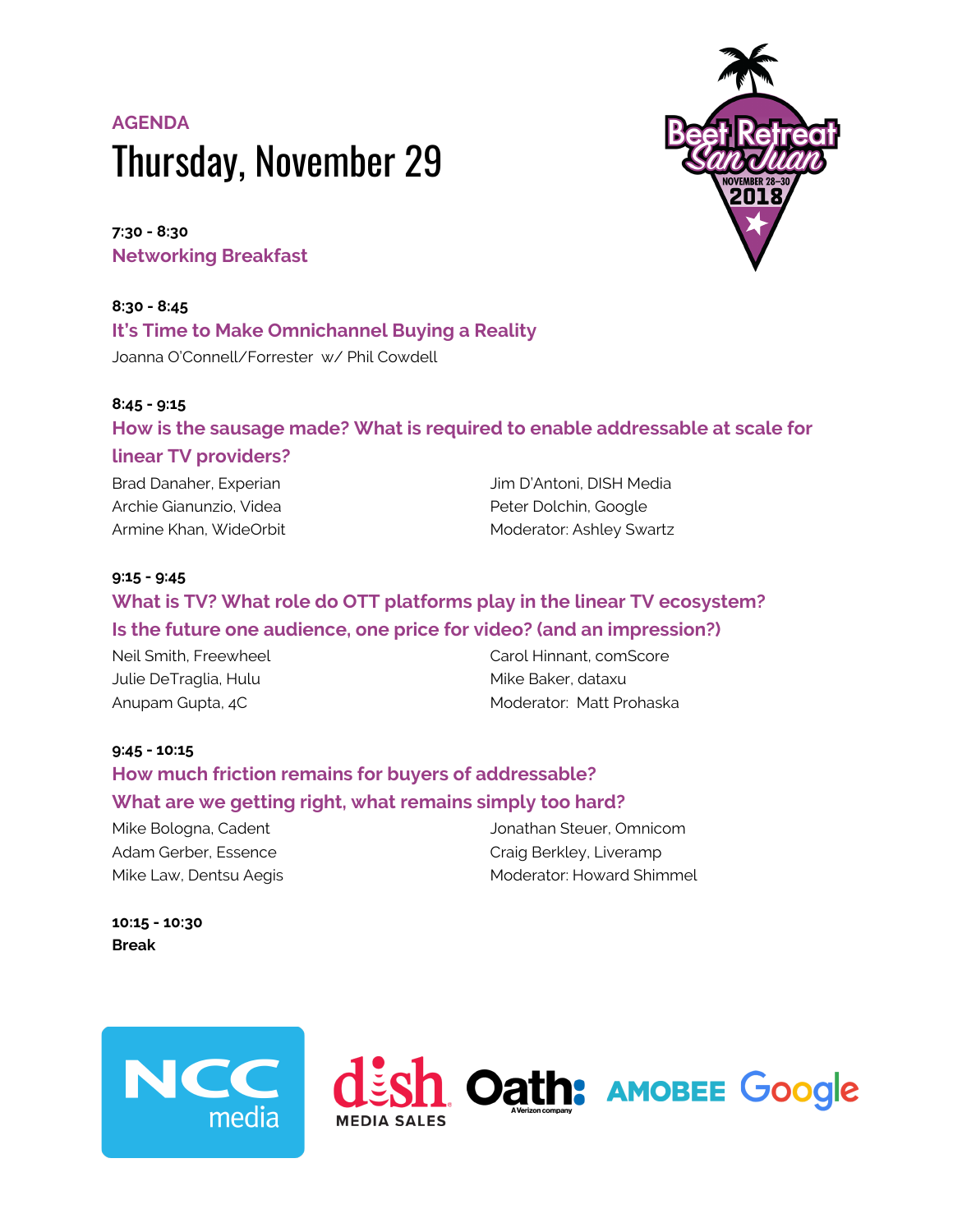# **AGENDA** Thursday, November 29 *(continued)*

# **10:30 - 11:00 How much is too much? Ad load, optimal ratio of addressable and linear? Will linear TV ever go away**

#### **completely?**

Denise Colella, NBC (broadcaster) Ethan Heftman, A+E Danielle Seth, NCC

#### **11:00 - 11:30 Reach Remains Fuel to the Fire**

David Hohman, Nielsen Laura Nelson, ABC Disney

#### **11:30 - noon TV's Millennials**

Hardeep Bindra, Sizmek Beth-Ann Eason, Innovid Mark Gall, Alphonso

Lisa Lutz, TIVO Moderator: Joanna O'Connell

Howard Shimmel

Tony Yi, Amobee Moderator: Ashley Swartz

Frank Sinton, Beachfront Moderator: Matt Prohaska

# **Working Lunch (adjacent ballroom)**

### **Afternoon, no scheduled activity.**

#### **1:45 - 4:00 Visiting with the Boys & Girls Club**

Visit to the [Island's](https://www.beet.tv/wp-content/uploads/2018/11/invitacion.pdf) first charter school which is operated by the Boys & Girls Club. Transportation provided from 1:45 – 4 p.m. To attend, please contact katy@beet.tv

#### **6:30 PM on**

**Noon - 1:30**

#### **Evening Activities**

Transportation leaves hotel promptly at 6:30 for gala reception and dinner at the San Cristobal Fort in Old San Juan. Evening Includes charity auction for Boys & Girls Clubs. Post dinner party in Old San Juan with Google to follow, via a short walk from the Fort. Transportation will be provided back to the hotel after dinner for those wishing to return and later from the post party.





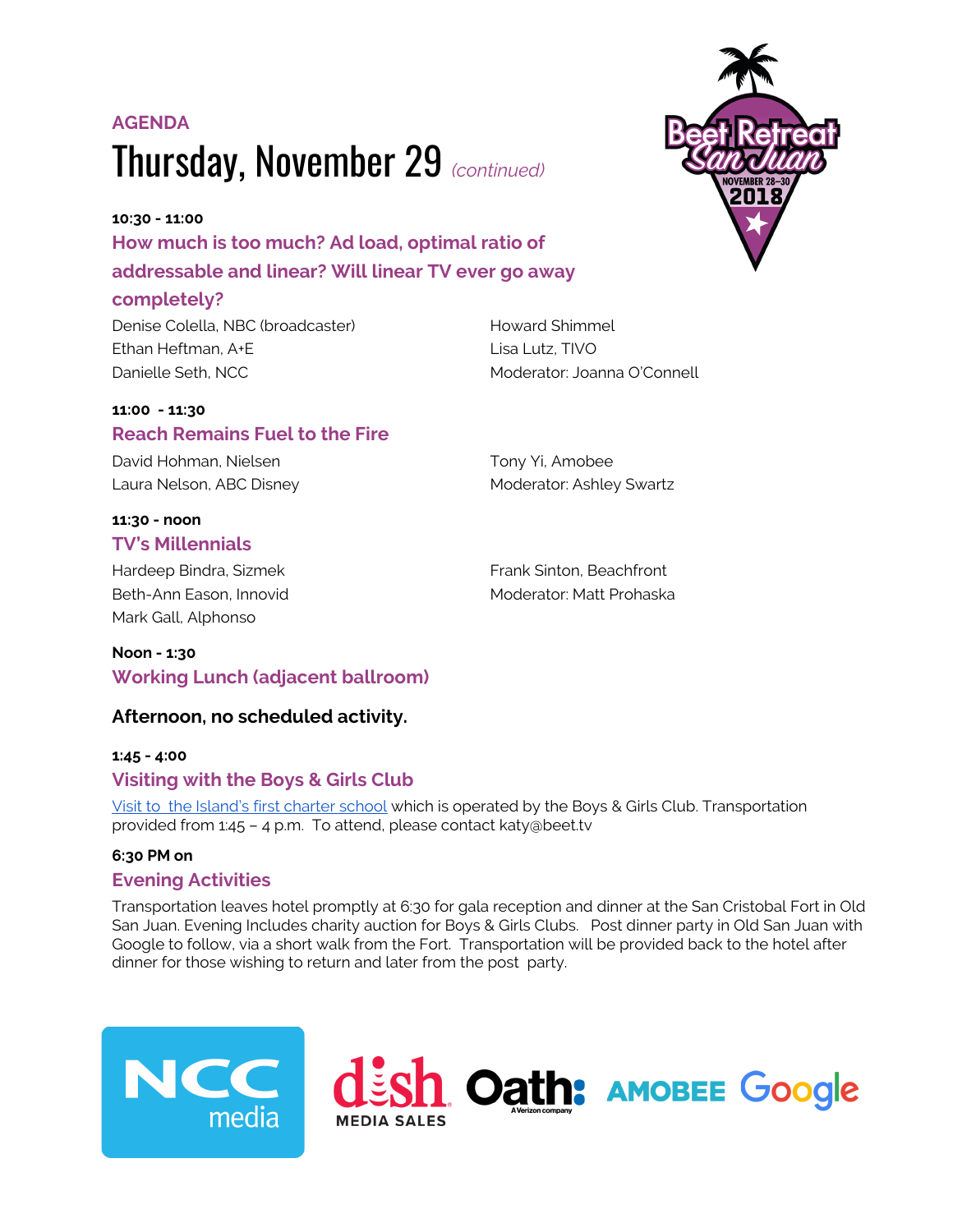# **AGENDA** Friday, November 30

# **8:30 - 9:00**

#### **Data as a product**

Phil Cowdell, GroupM Jesse Redniss, Turner Frans Vermeulen, TruOptik

#### **9:00 - 9:30**

# **The Big Gorilla in the Room: Privacy in TV's Future**

Jodie McAfee, Inscape Robert Bareuther, ispot.tv Matt O'Grady, Nielsen Catalina Moderator: Howard Shimmel

Moderator: Ashley Swartz

#### **9:30 - 10:00**

#### **What is Programmatic TV in a Consumer-centric TV Era?**

Brett Hurwitz/OATH Marissa Jimenez, Modi Noah Levine, Fox

Mike Law, Dentsu Aegis Moderator: Matt Prohaska

**10:00 - 10:15 Break**

#### **10:15 -10:45 What is ROI Across the Value Chain?**

Vijay Konduru, Discover Jay Prasad, VideoAmp Brian Norris, NBCU

Jonathan Steuer, Omnicom John Hoctor, Data + Math Moderator: Ashley Swartz

**10:45- 11:15 Off the record group conversation**

**11:15 - noon Informal networking and box lunch provided.**

# **Event Concludes**